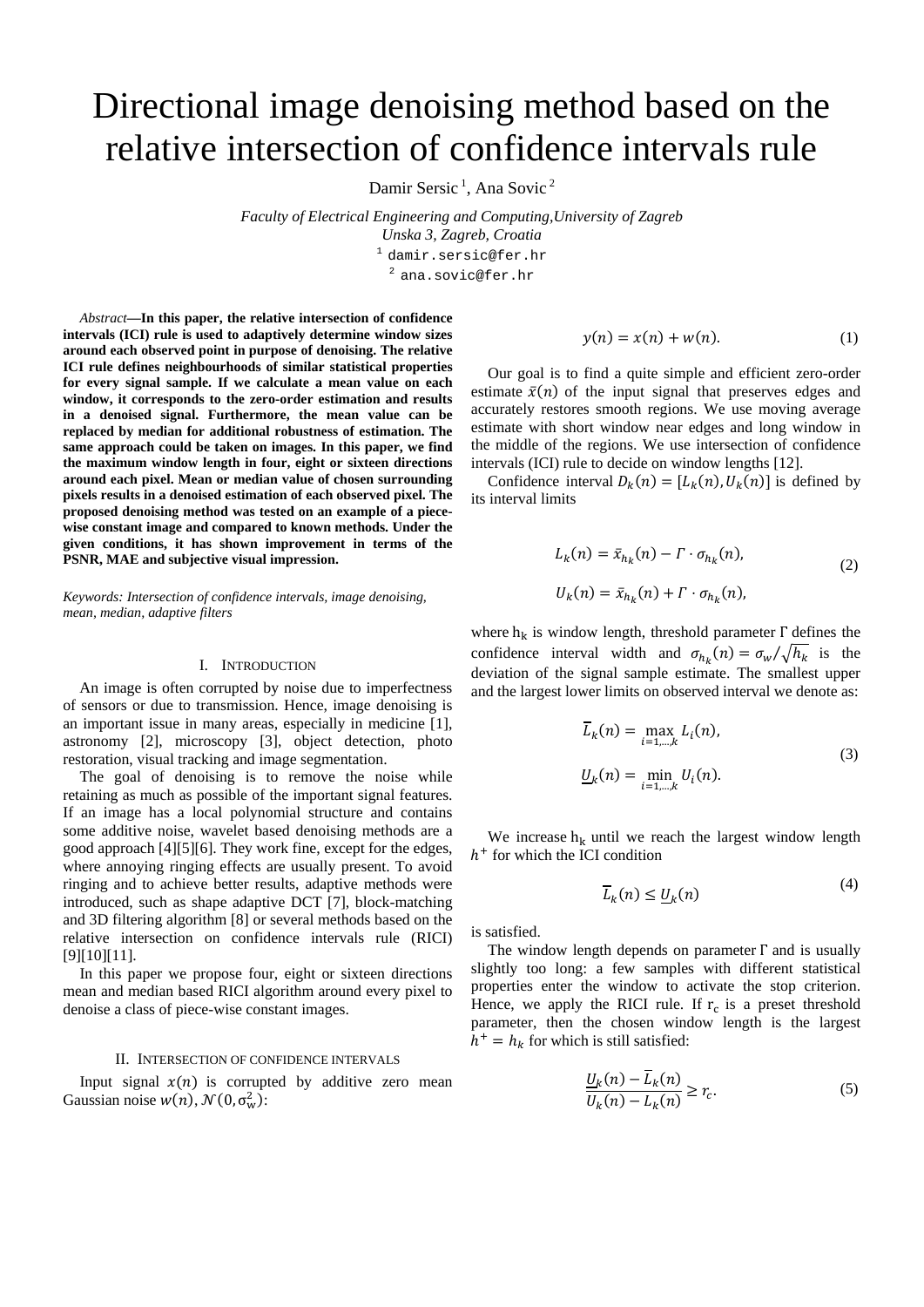The RICI rule is applied as an additional criterion to the ICI rule and gives more accurate estimates  $\bar{x}_{h+}(n)$  for every sample of  $y(n)$  [\[13\]\[14\].](#page-4-10)

### III. IMAGE DENOISING ALGORITHM

A noisy image  $y(n, m)$  consists of input image  $x(n, m)$ and additive zero-mean Gaussian noise  $w(n, m)$ ,  $\mathcal{N}(0, \sigma_w^2)$ :

$$
y(n,m) = x(n,m) + w(n,m). \tag{6}
$$

We propose a directional image denoising method with an arbitrary number of directions. We find optimal window lengths using the ICI or RICI rule in every direction. Then, we calculate an average value of all involved pixels around every observed pixel. The result is a good estimation of the original noiseless input image.

We diversify three special cases of denoising methods: four directions, eight directions and 16 directions. All proposed methods are presented in the sequel.

## *A. Four directions mean and median RICI*

For each image pixel, we observe its row and column (Figure 1a). We apply the ICI / RICI algorithm to the left and to the right in horizontal direction, and up and down in vertical direction. We get four window lengths:  $h_l^+, h_r^+, h_u^+$  and  $h_d^+$ , respectively. They determine a cross-like structure with non-even rays. Considering all the included pixels, we calculate an average estimate of the observed pixel  $y(n, m)$ :

$$
y_{row}(n,m) = \{y(n,m-h_r^+(n,m)+1),\ny(n,m-h_r^+(n,m)+2),...,\ny(n,m),...,\ny(n,m+h_l^+(n,m)-2),\ny(n,m+h_l^+(n,m)-1)\},
$$
\n(7)

$$
y_{column}(n, m) = \{y(n - h_u^+(n, m) + 1, m),y(n - h_u^+(n, m) + 2, m), ...,y(n - 1, m), ..., y(n + 1, m)y(n + h_d^+(n, m) - 2, m),y(n + h_d^+(n, m) - 1, m)\}.
$$
 (8)

$$
\overline{x_4}(n,m) = \text{mean}\{y_{row}(n,m), y_{column}(n,m)\}. \tag{9}
$$

Now we introduce a very weak assumption that the noise is arbitrary but symmetrically distributed. In asymptotical sense  $(h^+ \rightarrow \infty)$ , mean can be replaced by median [\[15\]:](#page-4-11)

$$
\overline{x_{4m}}(n,m) = \text{median}\{y_{row}(n,m), y_{column}(n,m)\}. \tag{10}
$$

Previously introduced Gaussian noise satisfies the assumption, too. The replacement results in more robustness: proposed method works fine even if the four window lengths were not perfectly determined. It has been shown that the proposed median based method gives more accurate results for almost any noise distribution, and is significantly less sensitive to choice of parameters  $\Gamma$  and  $r_c$  [\[15\].](#page-4-11) Consequently, the mean absolute error (MAE) of the proposed method is lower than of the mean based ICI or of the other competing denoising methods.

## *B. Eight directions mean and median RICI*

For each image pixel, we observe its row, column, principal and minor diagonal (Figure 1b) to get more pixels for calculating the estimate value. We apply the ICI / RICI rule to the left and to the right along the row, up and down along the column, up-left and down-right along the principal diagonal and up-right and down-left along the minor diagonal. It corresponds to an 8-ray star-like structure. We get eight window lengths:  $h_l^+$ ,  $h_r^+$ ,  $h_u^+$ ,  $h_d^+$ ,  $h_{ul}^+$ ,  $h_{dr}^+$ ,  $h_{ur}^+$  and  $h_{dl}^+$ . Considering all the involved pixels, we estimate each observed pixel  $y(n, m)$  using mean and median:

$$
y_{pd}(n,m) = \{y(n - h_{ul}^+(n,m) + 1, m - h_{ul}^+(n,m) + 1), ... y(n - h_{ul}^+(n,m) + 2, m - h_{ul}^+(n,m) + 2), y(n - 1, m - 1), y(n + 1, m + 1), ... y(n + h_{dr}^+(n,m) - 1, m + h_{dr}^+(n,m) - 1) \},
$$
 (11)

$$
y_{md}(n, m) = \{y(n - h_{ur}^+(n, m) + 1, m + h_{ur}^+(n, m) - 1), ... y(n - h_{ur}^+(n, m) + 2, m + h_{ur}^+(n, m) - 2), y(n - 1, m + 1), y(n + 1, m - 1), ... y(n + h_{dl}^+(n, m) - 1, m - h_{dl}^+(n, m) + 1) \},
$$
 (12)

$$
\overline{x_8}(n,m) = \text{mean } \{y_{row}(n,m), y_{column}(n,m),
$$
  
\n
$$
y_{pd}(n,m), y_{md}(n,m)\}.
$$
\n(13)

$$
\overline{x_{8m}}(n,m) = \text{median}\{y_{row}(n,m), y_{column}(n,m),
$$
  

$$
y_{pd}(n,m), y_{md}(n,m)\}.
$$
 (14)

# *C. Sixteen directions mean and median RICI*

To get even more pixels for calculating estimated value of the pixel  $(n, m)$ , we added extra eight directions – one by one between row, column, principal and minor diagonal [\(Figure](#page-2-0)  [1c](#page-2-0)). We found their window lengths using the ICI / RICI rule and applied mean or median to all included pixels in the same way as previously described. Estimated values are denoted as  $\overline{x_{16}}(n,m)$  and  $\overline{x_{16m}}(n,m)$ .

## IV.SIMULATION RESULTS

We created an 64x64 artificial image that depicts a dark gray apple on a light gray background [\(Figure 2a](#page-3-0)). We added zero mean Gaussian noise  $\sigma_w = 20$  [\(Figure 2b](#page-3-0)). The image is denoised using undecimated Haar wavelets with hard threshold set to 3.5 $\sigma_w$  and four decomposition levels (Figure [2c](#page-3-0)). Big gray areas at the background are good denoised, but there are problems near the edges: ringing effects. [Figure 2d](#page-3-0) shows denoising using Portilla method [\[4\].](#page-4-3) Background is not smooth enough, and the edges are not sharp. Anisotropic LPA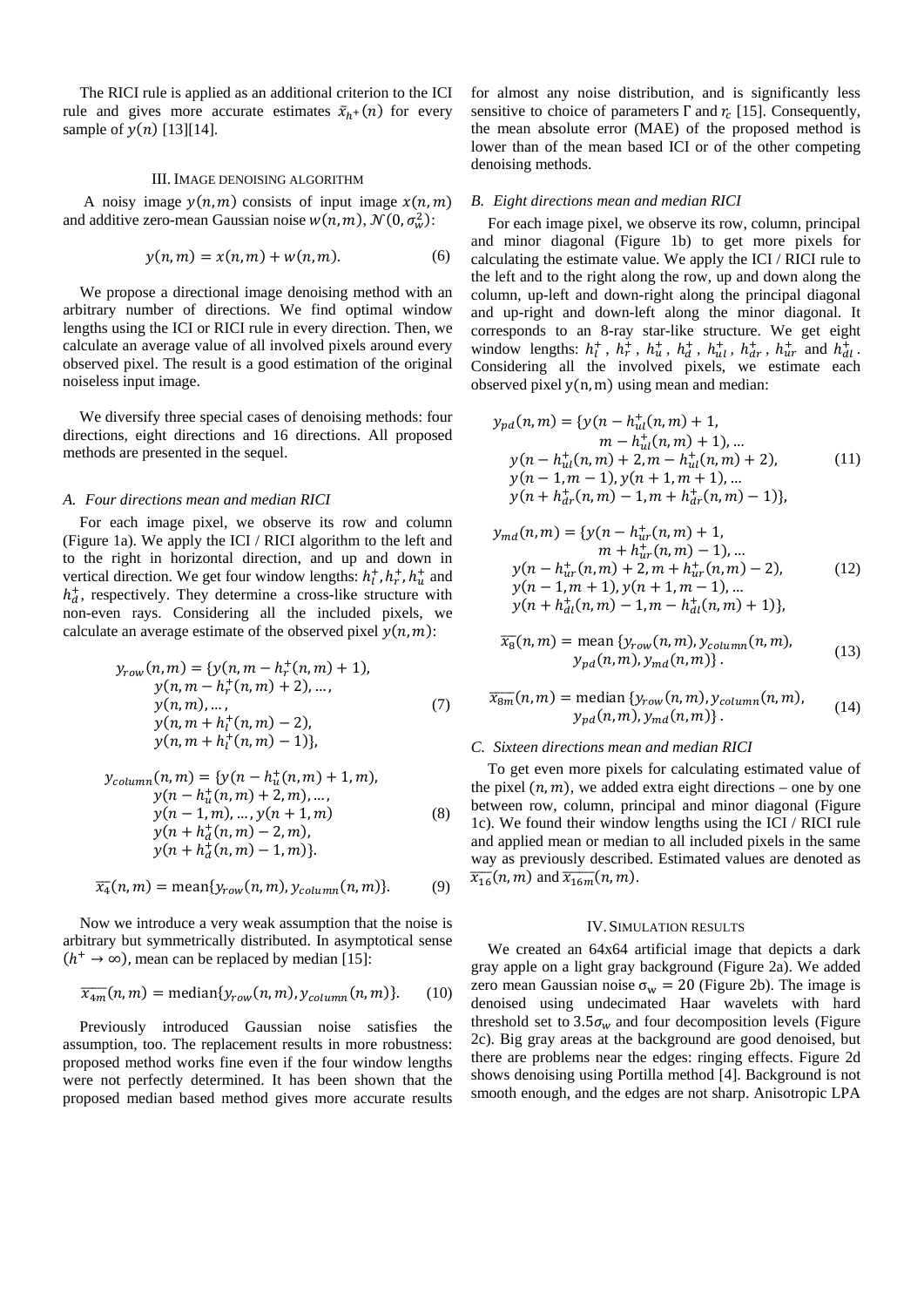– ICI method  $\Gamma = 1.05$  is shown in the [Figure 2e](#page-3-0) [\[10\].](#page-4-12) We can still see many gray pixels on the background instead of the unique color. The result of separable image denoising based on the RICI rule using fixed weights ( $\Gamma = 4.4$  and  $r_c = 0.85$ ) is shown in [Figure 2f](#page-3-0) [\[9\].](#page-4-7) Pixel estimates are calculated from pixels in its row and column, separately. We can still see resulting disturbed edges.

In the proposed four directions method, we observe rows and columns around each pixel at the same time and calculate their mean or median value [\(Figure 2g](#page-3-0) and 2h). The edges are well restored, but there are some checkerboard effects at the background. The effects are less visible and the PSNR is better for the median based method. If we add extra four directions: principal and minor diagonal, we get the results depicted in [Figure 2i](#page-3-0) and 2j. The true gray color from the apple edge is accurately restored, and the background is better (especially in the median case), as more pixels were involved for calculating the estimate values. Finally, we add extra eight directions [\(Figure 2k](#page-3-0) and 2l). The best visual results and the best PSNR are gotten using 16-directions median based RICI in [Figure 2l](#page-3-0). The apple, background and the edges are almost faultlessly restored.

The PSNR-s for 30 different realizations of the zero mean Gaussian noise  $\sigma_w = 20$  and of all mentioned denoising methods are compared in Table 1. All directional methods using median have better PSNR-s than the other methods. The best PSNR is achieved by eight directions median based method. Minimum MAE is gotten by sixteen directions median method, but is very close to eight directions results. If we compare computational times for all the methods we can see that the four directions is the fastest one (except for the Haar) and eight directions method is close.

We checked the results for different noise levels. Figure 3 shows PSNR-s for mentioned methods in range of  $\sigma_w \in$ [0,100]. Separable RICI methods result in better PSNR-s for smaller  $\sigma_w$ , but after  $\sigma_w = 20$  they become the worst. Undecimated Haar wavelet and anisotropic LPA-ICI methods show the best results for high levels of noise, but they are the worst for small levels. Eight and 16 directions median based methods show very similar PSNR-s, with the best results in the middle range of  $\sigma_w \in [20, 30]$ . Considering all the facts, as well as the numerical effectiveness of the method and visual quality of the results, we choose eight directions median based RICI method as our number one choice.

Figure 4 shows a comparison of denoising methods applied to test image *Cameraman*. We added extra Gaussian ( $\sigma_w$  = 20) and salt & peppers noise. Gaussian noise is well suppressed using almost all described methods. The impact of the salt & peppers noise (ringing around the pixels) is the lowest when using 8-direction median RICI method.

TABLE 1. PSNR, MAE AND COMPUTATIONAL TIMES FOR 30 REALIZATIONS OF THE TEST IMAGE *APPLE*. TESTS ARE MADE ON A COMPUTER WITH INTEL CORE2 DUO CPU 2.67 GHZ, AND 2,00 GB OF RAM.

| <b>Method</b>        | <b>PSNR</b> | <b>MAE</b> | time, s |
|----------------------|-------------|------------|---------|
| noisy-image          | 22.1197     | 15.9461    |         |
| separable fixed      | 32.3026     | 3.8364     | 2.4818  |
| separable variable   | 31.9609     | 3.8692     | 2.4818  |
| mean 4 directions    | 33.4788     | 3.1810     | 1.1861  |
| median 4 directions  | 34.0270     | 3.0390     | 1.1889  |
| mean 8 directions    | 33.4195     | 2.9605     | 1.9558  |
| median 8 directions  | 34.2846     | 2.6006     | 1.9655  |
| mean 16 directions   | 30.2518     | 4.8973     | 8.3111  |
| median 16 directions | 34.2490     | 2.2421     | 8.3449  |
| anisotropic LPA-ICI  | 33.2576     | 3.0041     | 2.4897  |
| Haar wavelet         | 28.9898     | 4.3921     | 0.0357  |
| Portilla             | 29.6749     | 5.0579     | 0.1509  |



<span id="page-2-0"></span>Figure 1. Window directions around the observed black pixel: (a) four, (b) eight and (c) sixteen directions.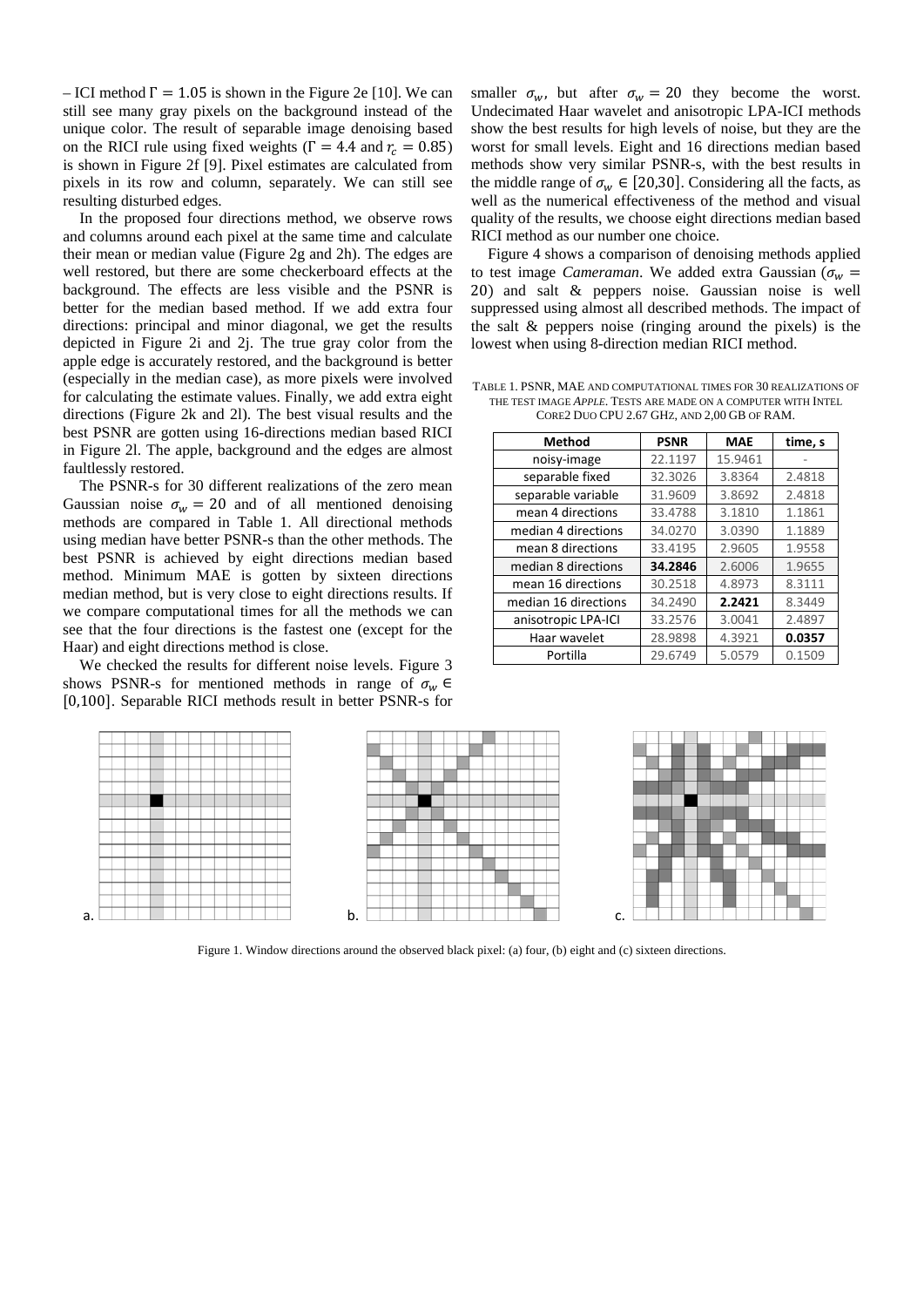

<span id="page-3-0"></span>Figure 2. (a) Test noise free image, (b) noisy image with zero mean Gaussian noise  $\sigma_w = 20$ , (c) undecimated Haar wavelet denoised image with hard threshold 3.5 $\sigma_w$  and 4 decomposition levels, (d) Portilla metho[d \[4\],](#page-4-3) (e) anisotropic LPA-ICI denoised image with  $\Gamma = 1.05$ , (f) mean RICI ( $\Gamma = 4.4$ ,  $r_c = 0.85$ ) with fixed weights, (g) four directions mean RICI, (h) four directions median RICI, (i) eight directions mean RICI, (j) eight directions median RICI, (k) 16 – directions mean RICI, (l) 16 – directions median RICI.



Figure 3. PSNR for the test image with additive zero mean Gaussian noise with different deviations  $\sigma_w$ . The image is denoised using: (a) four directions mean and median, eight directions mean, anisotropic LPA-ICI and separable mean RICI with fixed weights, (b) eight directions median, sixteen directions mean and median, undecimated Haar wavelet and separable mean RICI with variable weights.